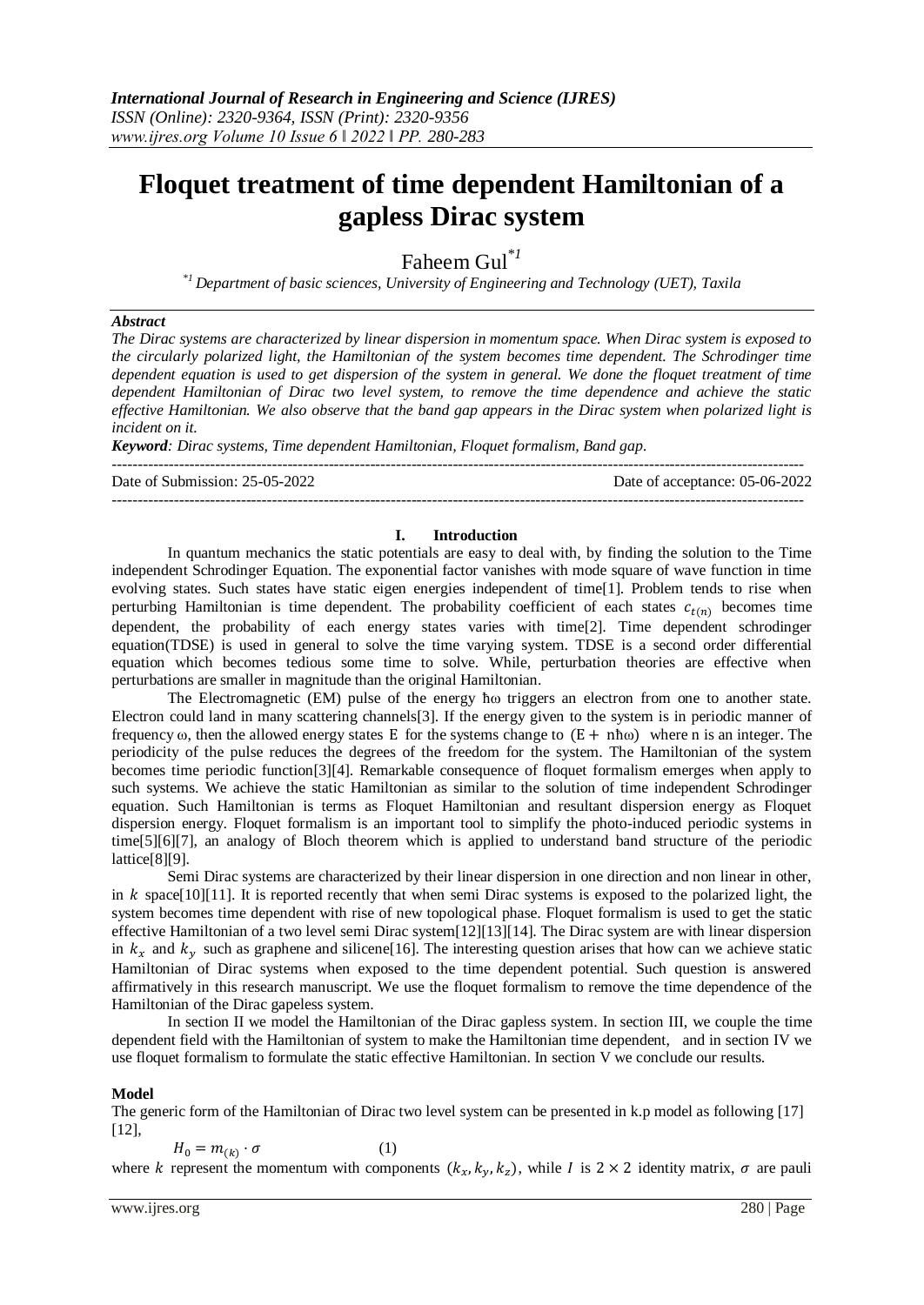pseduspin matrices (i.e.,  $\sigma = \sigma_x, \sigma_y, \sigma_z$ ) and the spin vector field  $m_{(k)} = (m_1, m_2, m_3) = (vk_x, vk_y, 0)$ . The spectrum of the Hamiltonian given in Eq.(1) emerges as follow,

$$
E_{(k_x,k_y)}^{\pm} = \pm \sqrt{m_1^2 + m_2^2} \tag{2}
$$

where  $\pm$  shows conduction and valence bands, respectively. It can be seen from the Fig.1, the spectrum is linear and gapless in momentum space around gamma point (i.e.,  $\Gamma_{(x,y)}$ ).



Figure 1 : The dispersion energy of Dirac system in absence of polarized light with gapless single Dirac node around  $\Gamma_{(x,y)}$ .

### **Time dependence**

Now the circulary polarized light  $A_t = (A_{(x,t)}, A_{(y,t)}) = (A_0 \sin(\omega t), A_0 \sin(\omega t + \phi))$  of amplitude  $A_{\rho}$  interacts with the Hamiltonian given in Eq.(1), where  $\omega$  the frequency, e is charge of electron. This interaction changes the momentum of the system's Hamiltonian from  $k$  to  $(k + eA_t)$ . Notice it, the sample size is much smaller than wavelength used in experiment to rule out spatial dependence of the field. The Hamiltonian given in Eq.(1) becomes time dependent and takes the shape as follow when interacts with light,

with

$$
H_{(k,t)} = H_{0(k)} + H_{1(k,t)}\sigma_x + H_{2(k,t)}\sigma_y
$$
 (3)

 $H_1 = \nu e A_0 \sin(\omega t)$  (4)

and

$$
H_2 = \nu e A_0 \sin(\omega t + \phi) \tag{5}
$$

### **Floquet Hamiltonian**

Now we apply the floquet formalism to treatl the time dependent Hamiltonian of the Dirac system [3][18]. The floquet technique can only be applied to the periodic function in time (i.e.,  $g_{(t+T)} = g_{(t)}$ ), where is the time period of the time varying function. The floquet Hamiltonian  $H_f$  is a sum of two components upto first order in inverse of the frequency [19], as given below,

 $0 \perp H^1$ (6)

where

$$
H_f^0 = \frac{1}{T} \int_0^T H_t dt = H_0 \tag{7}
$$

(8)

and

$$
H_f^0 = \frac{1}{T} \int_0^T H_t dt = H_0 \tag{7}
$$

$$
H_f^1 = \frac{1}{2iTh} \int_0^T dt_1 \int_0^{t_1} [H_{(k,t_1)}, H_{(k,t_2)}] dt_2
$$

inserting values in Eq.(8) gives first order floquet term as follow,

 $H_f^1 = [\mu({k_x \cos(\phi) - k_y} + \zeta \sin(\phi)]\sigma_z$  (9)

where  $\mu = \frac{2eA_0v^2}{r}$  $\frac{A_0 v^2}{\hbar \omega}$  and  $\zeta = \frac{(e A_0 v)^2}{\hbar \omega}$  $\frac{A_0 V^2}{\hbar \omega}$ . Putting  $H_f^0$  and  $H_f^1$  in Eq.(6) to get the *floquet* Hamiltonian, in term of new vector field as below,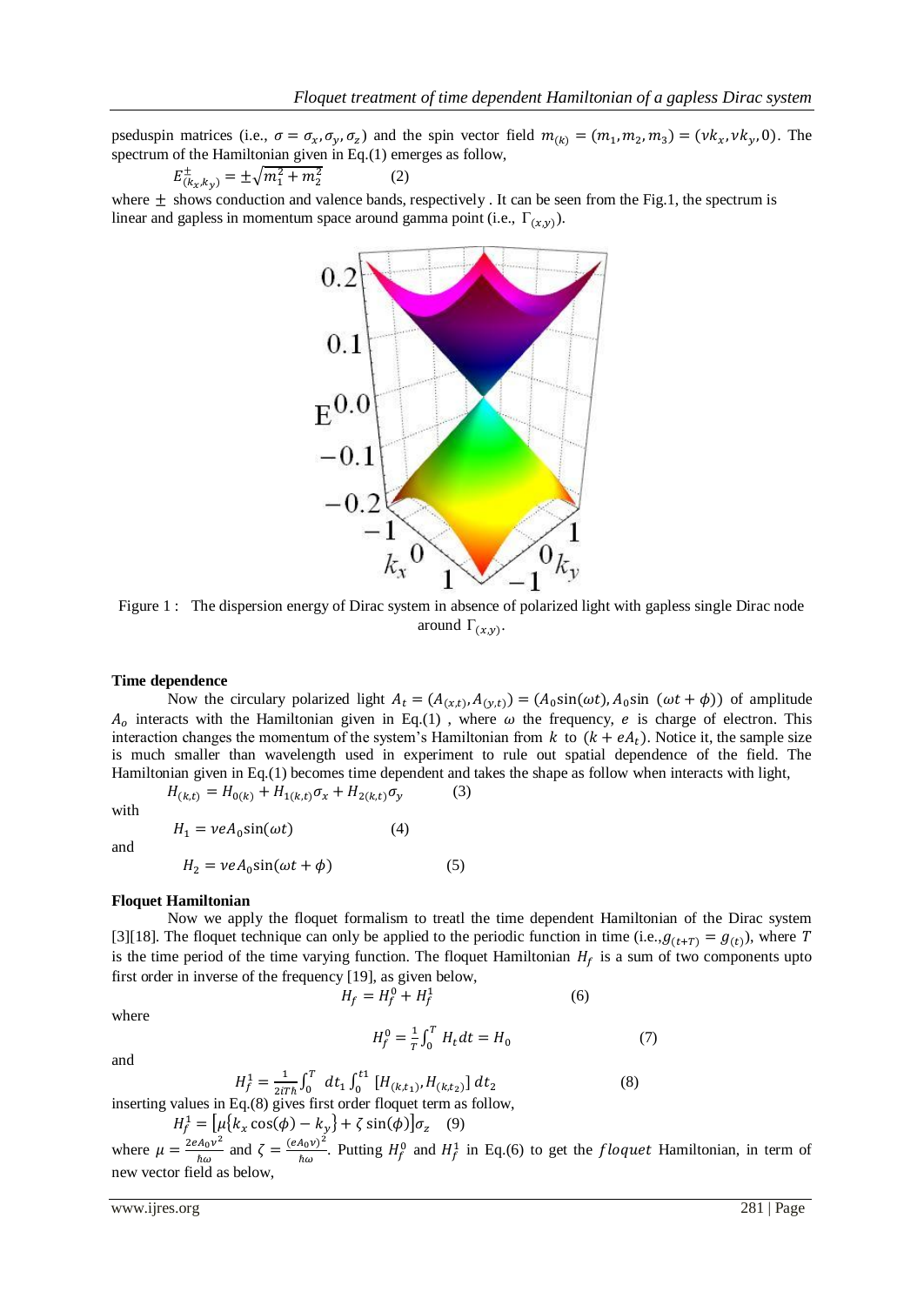where

$$
H_f = g(k) \cdot \sigma \qquad (10)
$$

$$
g_1 = v k_x
$$
  
\n
$$
g_2 = v k_y
$$
  
\n
$$
g_3 = \mu \{k_x \cos(\phi) - k_y\} + \zeta \sin(\phi)
$$
\n(11)

It is clear from Eq.(11) that the time dependence of the Hamiltonian has been removed. Now, the floquet energy spectrum of the Eq.(10) appears as follow.

$$
E_f^{\pm} = \pm \sqrt{g_1^2 + g_2^2 + g_3^2} \tag{12}
$$

It is clearly visible that the dispersion of Dirac system is static in time. The dispersion is plotted in Fig.2(a), with phase angle half of  $\pi$ . It is interesting to note from Eq.(12) that the band gap emerges as polarized light incidents on the graphene to the  $2\zeta\sin(\phi)$  and the band gap can be controlled with field strength  $eA_0$  and angle of polarization. In Fig.2(b), the dispersion energy given in Eq.(12) is plotted keeping the phase angle  $0$ (i.e., linearly polarized light) with again gapless Dirac node similar to original system's dispersion energy.



Figure 2: (a) The dispersion energy of Dirac system in presence of circularly polarized light with gapped Dirac node keeping phase angle half of  $\pi$ . (b) The dispersion energy of Dirac system in presence of linearly polarized light with gapless Dirac node keeping phase angle 0.

The state vectors in term of new vector field  $g(k)$  can be described as below,

$$
|\phi_{+}\rangle = N^{+}\left(\frac{1}{\frac{E_{f}^{+} - g_{3}}{g_{1} - \iota g_{2}}}\right) \tag{13}
$$

and

$$
|\phi_{-}\rangle = N^{-}\begin{pmatrix} 1\\ \frac{E_{f}^{-}-g_{3}}{g_{1}-ig_{2}} \end{pmatrix}
$$
 (14)

where,  $\pm$  represents conduction and valence band, respectively and  $N^{\pm}$  is a normalization constant,

$$
N^{\pm} = \left[\frac{g_1^2 + g_2^2}{2E_f^{\pm}[E_f^{\pm} - g_3]}\right]^{\frac{1}{2}} \tag{15}
$$

For Dirac system fermi velocity  $v = 2.5 \times 10^6 m/s$ . The single photon of the energy 0.25 eV is used during the experiment and the amplitude of circularly polarized light (i.e.,  $eA_0$ ) is kept  $\sim 0.3 eV \text{\AA}^{-1}$ .

# **II. Conclusion**

The non Dirac two level gapped system, becomes time dependent when exposed to the polarized light. It is concluded that floquet treatment done to the non Dirac system returns a static effective Hamiltonian of the system the static energy dispersion. The band gap further enhances when linearly polarized incidents on the non